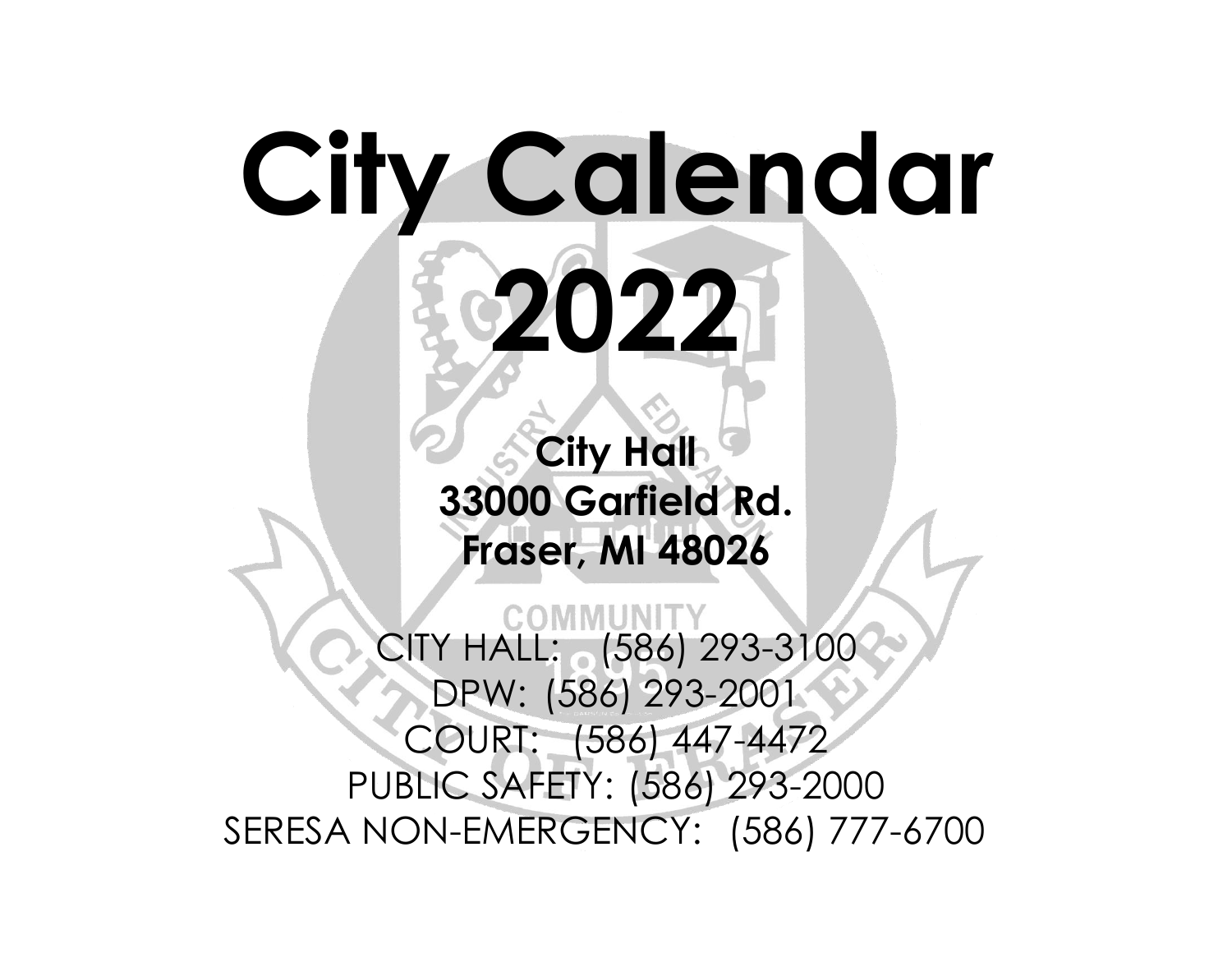| <b>JANUARY 2022</b> |                               |         |                                                                                         |                                                               |                                      |                |  |  |
|---------------------|-------------------------------|---------|-----------------------------------------------------------------------------------------|---------------------------------------------------------------|--------------------------------------|----------------|--|--|
| Sunday              | <b>Monday</b>                 | Tuesday | Wednesday                                                                               | <b>Thursday</b>                                               | <b>Friday</b>                        | Saturday       |  |  |
|                     |                               |         |                                                                                         | 30                                                            | 31                                   |                |  |  |
|                     |                               |         |                                                                                         | <b>City Offices</b><br><b>Closed</b>                          | <b>City Offices</b><br><b>Closed</b> | New Year's Day |  |  |
| $\overline{2}$      | $\overline{\mathbf{3}}$       | 4       | <b>Both Cancelled <math>5</math></b>                                                    | 6                                                             | $\overline{7}$                       | 8              |  |  |
|                     |                               |         | <b>Recreation</b><br><b>Commission 7:00</b><br><b>Planning</b><br><b>Commission 7pm</b> | <b>ZBA CANCELLED</b><br>7pm<br><b>City Council</b><br>Special |                                      |                |  |  |
| 9                   | 10                            | 11      | 12                                                                                      | 13                                                            | 14                                   | 15             |  |  |
|                     |                               |         | <b>Historical Comm</b><br><b>Special Meeting</b>                                        | <b>City Council</b><br>Meeting<br>6:30pm                      |                                      |                |  |  |
| 16                  | 17                            | 18      | 19                                                                                      | 20                                                            | 21                                   | 22             |  |  |
|                     | Martin Luther<br>King Jr. Day |         |                                                                                         |                                                               |                                      |                |  |  |
| 23                  | 24                            | 25      | 26                                                                                      | 27                                                            | 28                                   | 29             |  |  |
|                     | 31                            |         | $\overline{2}$                                                                          | 3                                                             | $\overline{4}$                       | 5              |  |  |
| 30                  |                               |         |                                                                                         |                                                               |                                      |                |  |  |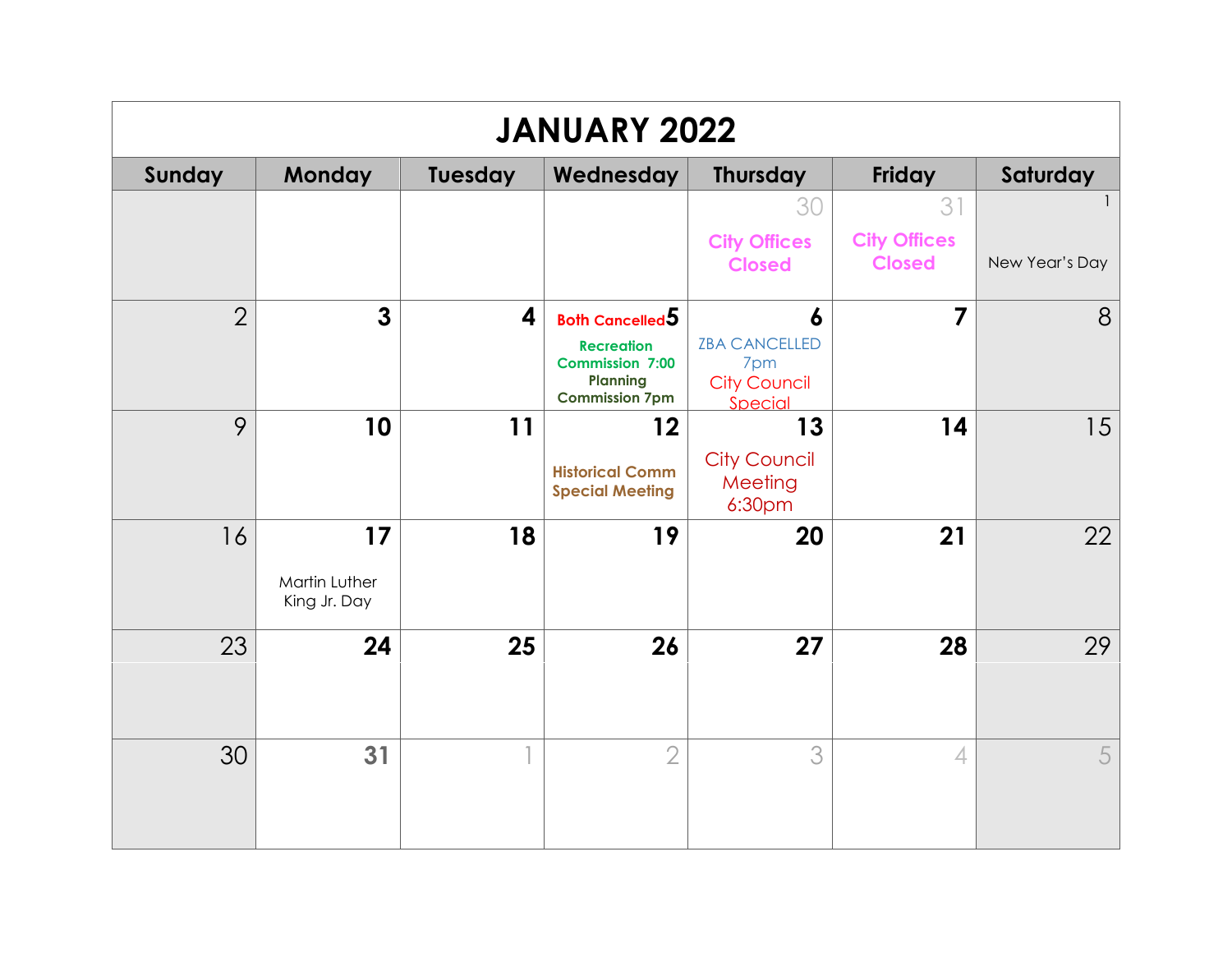| <b>FEBRUARY 2022</b> |                                                                         |         |                                                                                                                     |                                                |                  |          |  |  |
|----------------------|-------------------------------------------------------------------------|---------|---------------------------------------------------------------------------------------------------------------------|------------------------------------------------|------------------|----------|--|--|
| Sunday               | Monday                                                                  | Tuesday | Wednesday                                                                                                           | <b>Thursday</b>                                | Friday           | Saturday |  |  |
|                      |                                                                         | 1       | $\overline{2}$<br><b>Recreation</b><br><b>Commission 7:00</b><br>Planning<br><b>Commission 7pm</b><br>Groundhog Day | $\overline{3}$<br><b>ZBA</b><br>7pm            | $\boldsymbol{4}$ | 5        |  |  |
| $\overline{6}$       | $\overline{7}$<br><b>Historical Comm</b><br><b>Meeting</b>              | 8       | 9                                                                                                                   | 10<br><b>City Council</b><br>Meeting<br>6:30pm | 11               | 12       |  |  |
| 13                   | 14<br>Valentine's Day                                                   | 15      | 16                                                                                                                  | 17                                             | 18               | 19       |  |  |
| 20                   | 21<br><b>City Offices</b><br><b>Closed</b><br>President's Day           | 22      | 23                                                                                                                  | 24                                             | 25               | 26       |  |  |
| 27                   | 28<br>Last Day to Pay<br>Summer 2021<br>WINTER 2021 Tax<br><b>Bills</b> | 4       | $\overline{2}$                                                                                                      | 3                                              | 4                | 5        |  |  |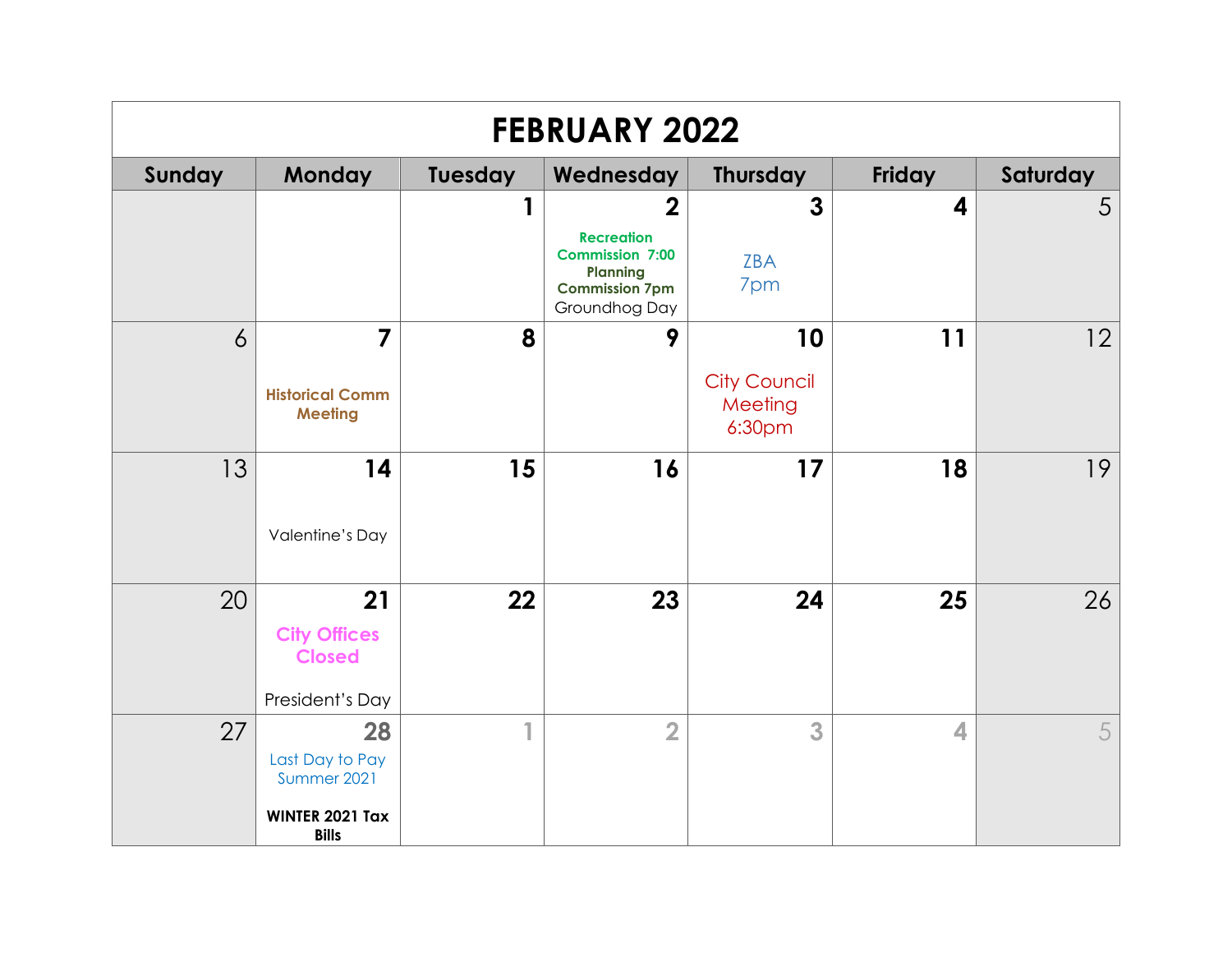| <b>MARCH 2022</b>                           |                                                                   |                                                            |                                                                                                              |                                                            |               |                |  |
|---------------------------------------------|-------------------------------------------------------------------|------------------------------------------------------------|--------------------------------------------------------------------------------------------------------------|------------------------------------------------------------|---------------|----------------|--|
| Sunday                                      | <b>Monday</b>                                                     | Tuesday                                                    | Wednesday                                                                                                    | <b>Thursday</b>                                            | <b>Friday</b> | Saturday       |  |
|                                             |                                                                   |                                                            | $\overline{2}$<br><b>Recreation</b><br><b>Commission 7:00</b><br><b>Planning</b><br><b>Commission</b><br>7pm | $\overline{3}$<br><b>ZBA</b><br>7pm                        | 4             | 5              |  |
| 6                                           | $\overline{7}$                                                    | 8                                                          | 9                                                                                                            | 10                                                         | 11            | 12             |  |
| <b>Historical Comm</b><br><b>Open House</b> | <b>Historical Comm</b><br><b>Easter PreSale</b><br><b>Meeting</b> | <b>Board of</b><br><b>Review</b><br>9am                    |                                                                                                              | <b>City Council</b><br>Meeting<br>6:30pm                   |               |                |  |
| 13                                          | 14                                                                | 15                                                         | 16                                                                                                           | 17                                                         | 19            | 19             |  |
| Daylight Savings                            |                                                                   | <b>Board of</b><br><b>Review</b><br>9 am-4 pm<br>(appeals) |                                                                                                              | <b>Board of</b><br><b>Review</b><br>$2pm-9pm$<br>(appeals) |               |                |  |
| 20                                          | 21                                                                | 22                                                         | 23                                                                                                           | 24                                                         | 25            | 26             |  |
| 1st Day of<br>Spring                        |                                                                   |                                                            |                                                                                                              |                                                            |               |                |  |
| 27                                          | 28                                                                | 29                                                         | 30                                                                                                           | 31                                                         |               | $\overline{2}$ |  |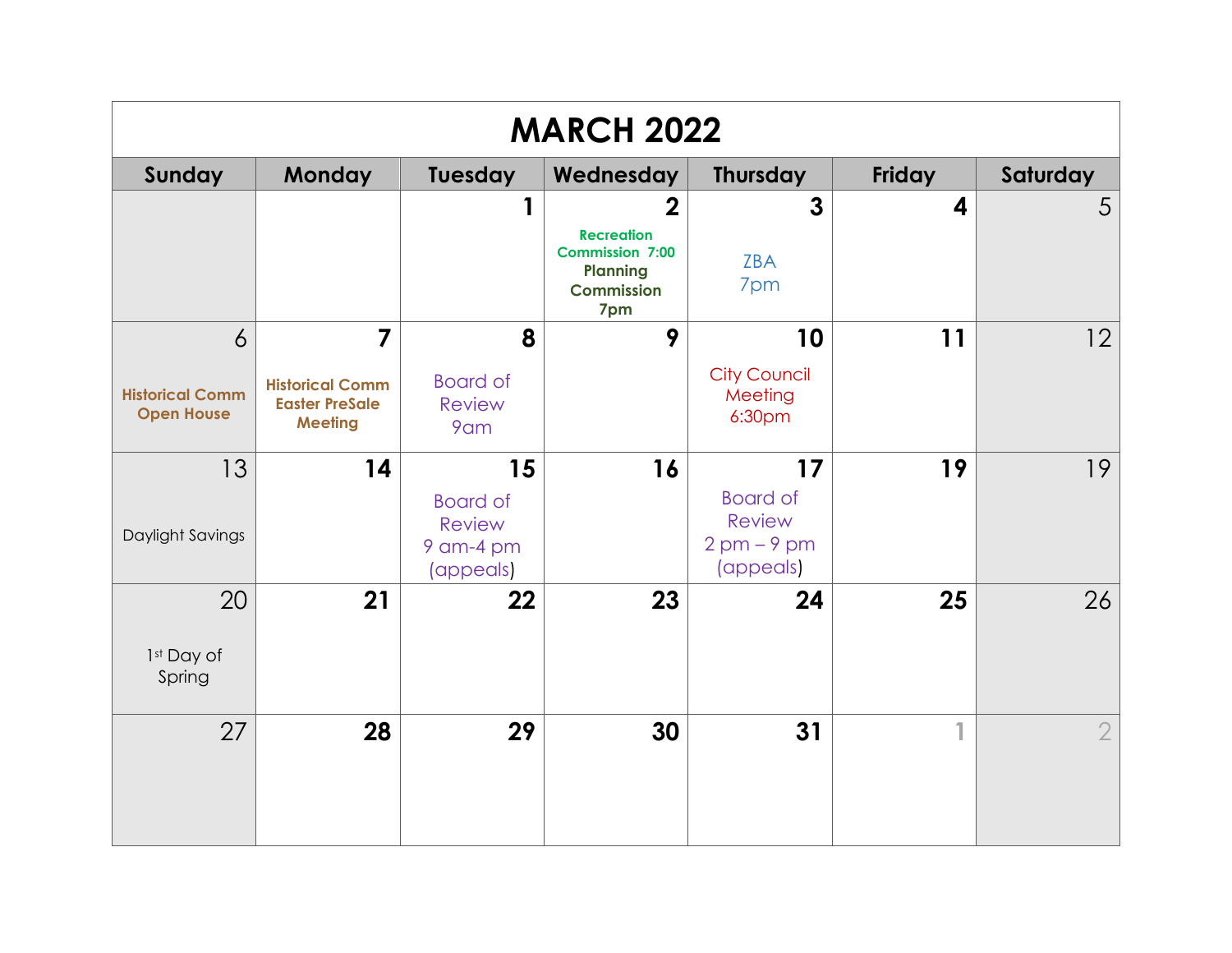| <b>APRIL 2022</b>                                |                                                                                           |                |                                                                                                 |                                                |                                                           |                |  |  |
|--------------------------------------------------|-------------------------------------------------------------------------------------------|----------------|-------------------------------------------------------------------------------------------------|------------------------------------------------|-----------------------------------------------------------|----------------|--|--|
| Sunday                                           | <b>Monday</b>                                                                             | Tuesday        | Wednesday                                                                                       | <b>Thursday</b>                                | Friday                                                    | Saturday       |  |  |
| 27                                               | 28                                                                                        | 29             | 30                                                                                              | 31                                             | 1                                                         | $\overline{2}$ |  |  |
| 3<br><b>Historical Comm</b><br><b>Open House</b> | $\overline{\mathbf{4}}$<br><b>Historical Comm</b><br><b>Easter Sale</b><br><b>Meeting</b> | $5\phantom{1}$ | 6<br><b>Recreation</b><br><b>Commission 7:00</b><br><b>Planning</b><br><b>Commission</b><br>7pm | $\overline{7}$<br><b>ZBA</b><br>7pm            | 8                                                         | 9              |  |  |
| 10                                               | 11                                                                                        | 12             | 13                                                                                              | 14<br><b>City Council</b><br>Meeting<br>6:30pm | 15<br><b>City Offices</b><br><b>Closed</b><br>Good Friday | 16             |  |  |
| 17<br><b>EASTER</b>                              | 18                                                                                        | 19             | 20                                                                                              | 21                                             | 22<br>Earth Day                                           | 23             |  |  |
| 24                                               | 25                                                                                        | 26             | 27                                                                                              | 28                                             | 29                                                        | 30             |  |  |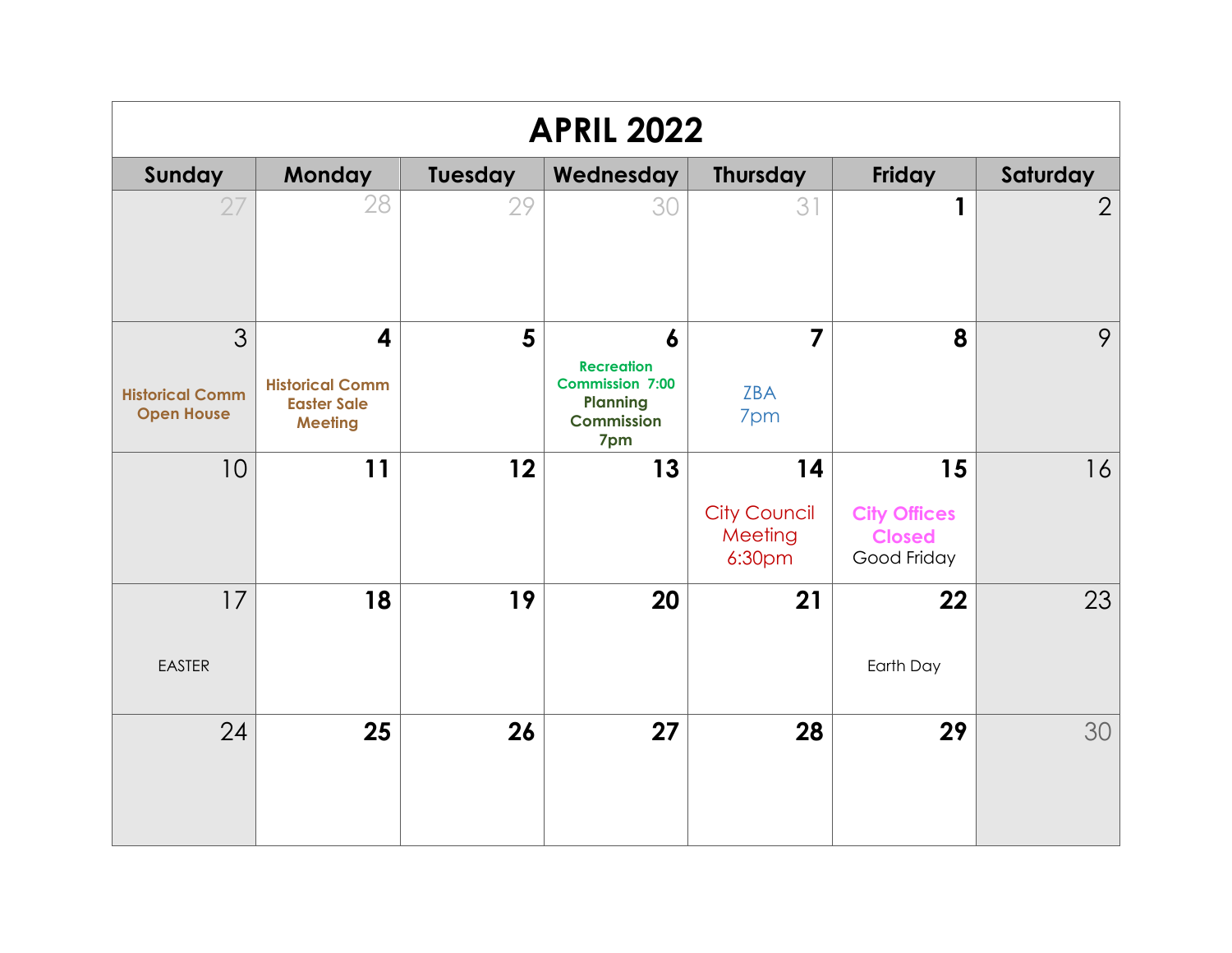| <b>MAY 2022</b>                             |                                                             |                |                                                                                   |                                          |                  |                            |  |  |
|---------------------------------------------|-------------------------------------------------------------|----------------|-----------------------------------------------------------------------------------|------------------------------------------|------------------|----------------------------|--|--|
| Sunday                                      | <b>Monday</b>                                               | <b>Tuesday</b> | Wednesday                                                                         | <b>Thursday</b>                          | Friday           | Saturday                   |  |  |
|                                             | $\overline{2}$                                              | $\mathbf{3}$   | $\boldsymbol{4}$                                                                  | 5                                        | $\boldsymbol{6}$ | 7                          |  |  |
| <b>Historical Comm</b><br><b>Open House</b> | <b>Historical Comm</b><br><b>Meeting</b>                    |                | <b>Recreation</b><br><b>Commission 7:00</b><br>Planning<br><b>Commission 7:00</b> | ZBA<br>7pm                               |                  |                            |  |  |
| 8                                           | 9                                                           | 10             | 11                                                                                | 12                                       | 13               | 4                          |  |  |
| Mother's Day                                |                                                             |                |                                                                                   | <b>City Council</b><br>Meeting<br>6:30pm |                  |                            |  |  |
| 15                                          | 16                                                          | 17             | 18                                                                                | 19                                       | 20               | 21                         |  |  |
|                                             |                                                             |                |                                                                                   |                                          |                  | <b>Armed Forces</b><br>Day |  |  |
| 22                                          | 23                                                          | 24             | 25                                                                                | 26                                       | 27               | 28                         |  |  |
| 29                                          | 30                                                          | 31             | 41                                                                                | $\overline{2}$                           | 3                | $\overline{4}$             |  |  |
|                                             | <b>City Offices</b><br><b>Closed</b><br><b>Memorial Day</b> |                |                                                                                   |                                          |                  |                            |  |  |
| 3                                           |                                                             |                |                                                                                   |                                          |                  |                            |  |  |
|                                             |                                                             |                |                                                                                   |                                          |                  |                            |  |  |
|                                             |                                                             |                |                                                                                   |                                          |                  |                            |  |  |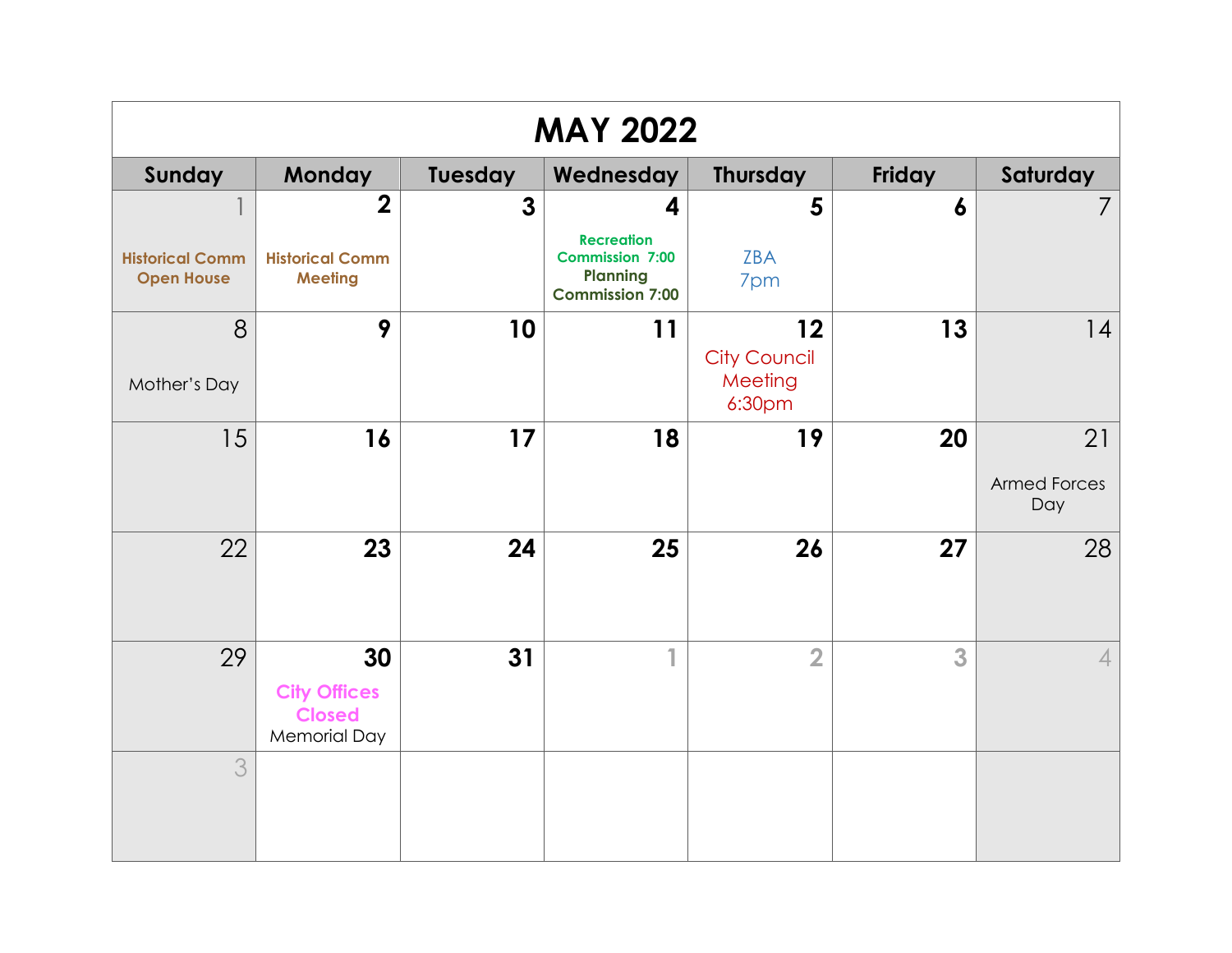| <b>JUNE 2022</b>                                 |                                                                                  |                |                                                                                          |                                               |                |                |  |  |
|--------------------------------------------------|----------------------------------------------------------------------------------|----------------|------------------------------------------------------------------------------------------|-----------------------------------------------|----------------|----------------|--|--|
| Sunday                                           | <b>Monday</b>                                                                    | <b>Tuesday</b> | Wednesday                                                                                | <b>Thursday</b>                               | Friday         | Saturday       |  |  |
|                                                  |                                                                                  |                | <b>Recreation</b><br><b>Commission 7 pm</b><br><b>Planning</b><br><b>Commission 7 pm</b> | $\overline{2}$<br><b>ZBA</b><br>7pm           | $\overline{3}$ | $\overline{4}$ |  |  |
| 5<br><b>Historical Comm</b><br><b>Open House</b> | $\boldsymbol{6}$<br><b>Historical Comm</b><br><b>Barn Sale</b><br><b>Meeting</b> | $\overline{7}$ | 8                                                                                        | 9<br><b>City Council</b><br>Meeting<br>6:30pm | 10             | 11             |  |  |
| 12                                               | 13                                                                               | 14             | 15                                                                                       | 16                                            | 17             | 18             |  |  |
| 19<br>Father's Day                               | 20                                                                               | 21             | 22                                                                                       | 23                                            | 25             | 25             |  |  |
| 26                                               | 27                                                                               | 28             | 29                                                                                       | 30                                            |                | $\overline{2}$ |  |  |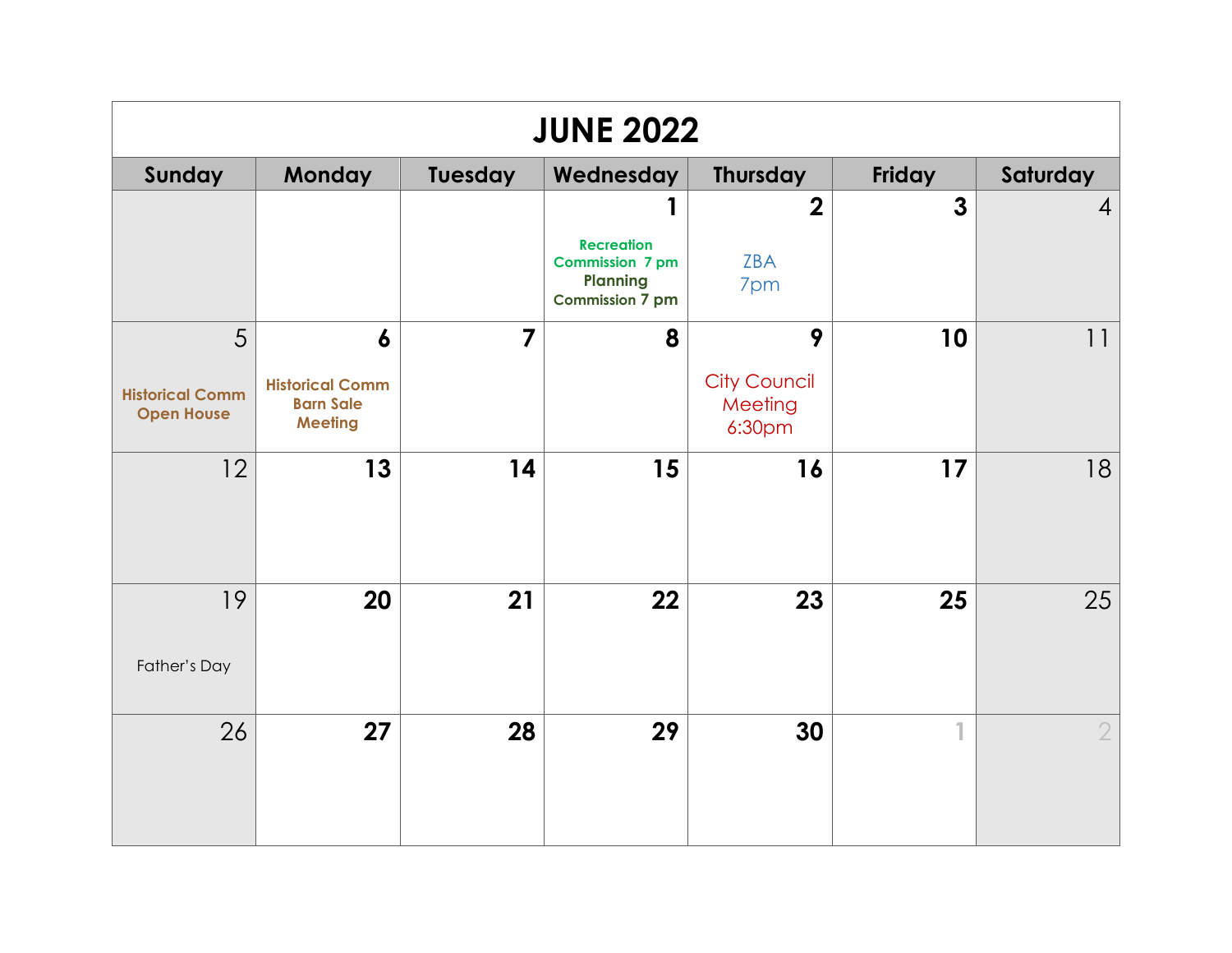| <b>JULY 2022</b> |                                                                                        |                                               |                                                                                                              |                                                |        |          |  |  |
|------------------|----------------------------------------------------------------------------------------|-----------------------------------------------|--------------------------------------------------------------------------------------------------------------|------------------------------------------------|--------|----------|--|--|
| Sunday           | <b>Monday</b>                                                                          | Tuesday                                       | Wednesday                                                                                                    | <b>Thursday</b>                                | Friday | Saturday |  |  |
|                  |                                                                                        |                                               |                                                                                                              |                                                | 1      |          |  |  |
| 3                | $\overline{\mathbf{4}}$<br><b>City Offices</b><br><b>Closed</b><br>Independence<br>Day | 5                                             | $\boldsymbol{6}$<br><b>Recreation</b><br><b>Commission 7 pm</b><br><b>Planning</b><br><b>Commission 7 pm</b> | $\overline{7}$<br>ZBA<br>7pm                   | 8      | 9        |  |  |
| 10               | 11                                                                                     | 12                                            | 13                                                                                                           | 14<br><b>City Council</b><br>Meeting<br>6:30pm | 15     | 16       |  |  |
| 17               | 18                                                                                     | 19<br><b>Board of</b><br><b>Review</b><br>9am | 20                                                                                                           | 21                                             | 22     | 23       |  |  |
| 24<br>31         | 25                                                                                     | 26                                            | 27                                                                                                           | 28                                             | 29     | 30       |  |  |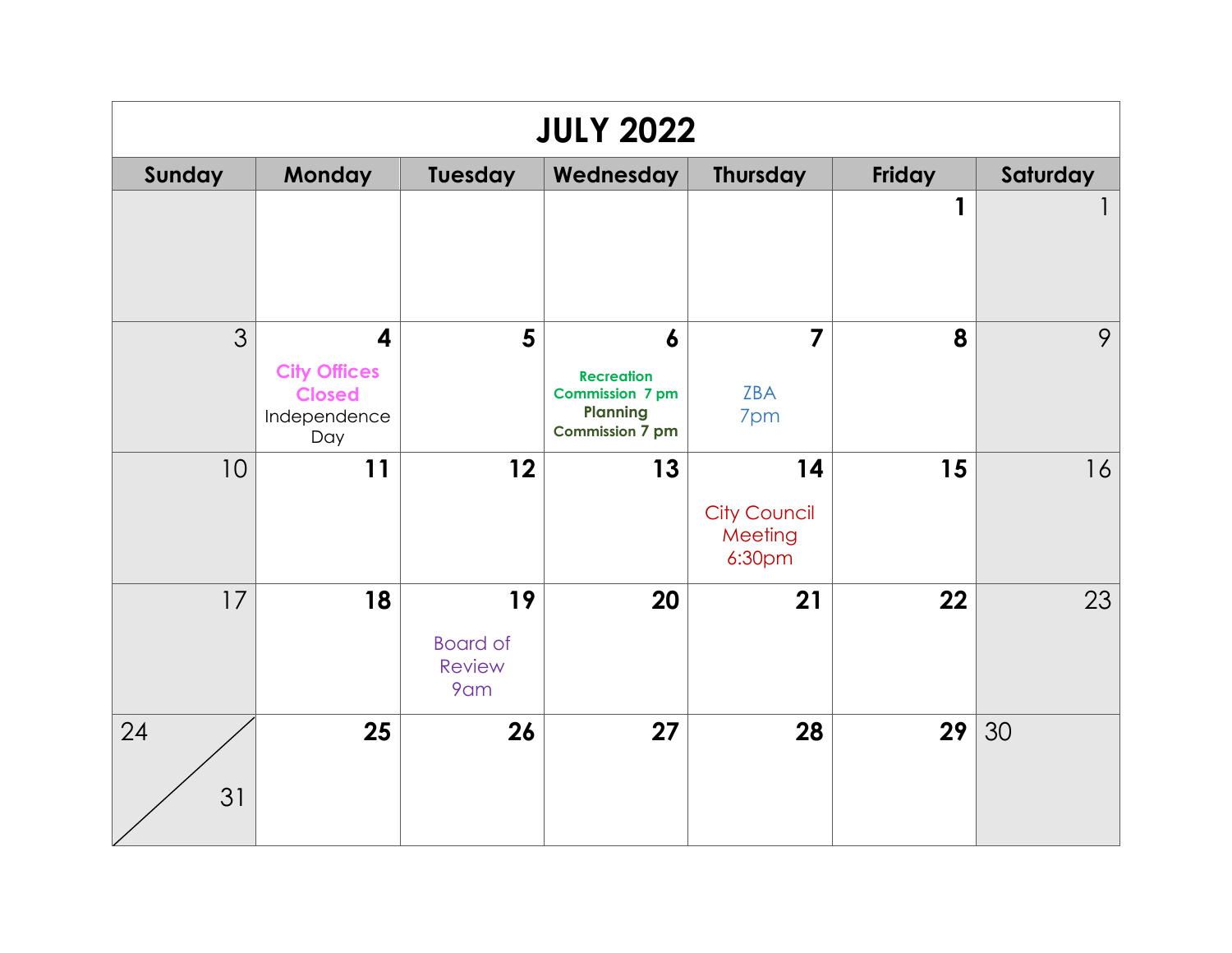| <b>AUGUST 2022</b>                                            |                                               |                |                                                                                                   |                                                |                |                |  |  |
|---------------------------------------------------------------|-----------------------------------------------|----------------|---------------------------------------------------------------------------------------------------|------------------------------------------------|----------------|----------------|--|--|
| Sunday                                                        | <b>Monday</b>                                 | Tuesday        | Wednesday                                                                                         | <b>Thursday</b>                                | Friday         | Saturday       |  |  |
| 31                                                            | 1                                             | $\overline{2}$ | $\mathbf{3}$<br><b>Recreation</b><br><b>Commission 7 pm</b><br>Planning<br><b>Commission 7 pm</b> | $\overline{\mathbf{4}}$<br><b>ZBA</b><br>7pm   | 5              | $\overline{6}$ |  |  |
| $\overline{7}$<br><b>Historical Comm</b><br><b>Open House</b> | 8<br><b>Historical Comm</b><br><b>Meeting</b> | 9              | 10                                                                                                | 11<br><b>City Council</b><br>Meeting<br>6:30pm | 12             | 13             |  |  |
| 14                                                            | 15                                            | 16             | 17                                                                                                | 18                                             | 19             | 20             |  |  |
| 21                                                            | 22                                            | 23             | 24                                                                                                | 25                                             | 26             | 27             |  |  |
| 28                                                            | 29                                            | 30             | 31                                                                                                | 1                                              | $\overline{2}$ | 3              |  |  |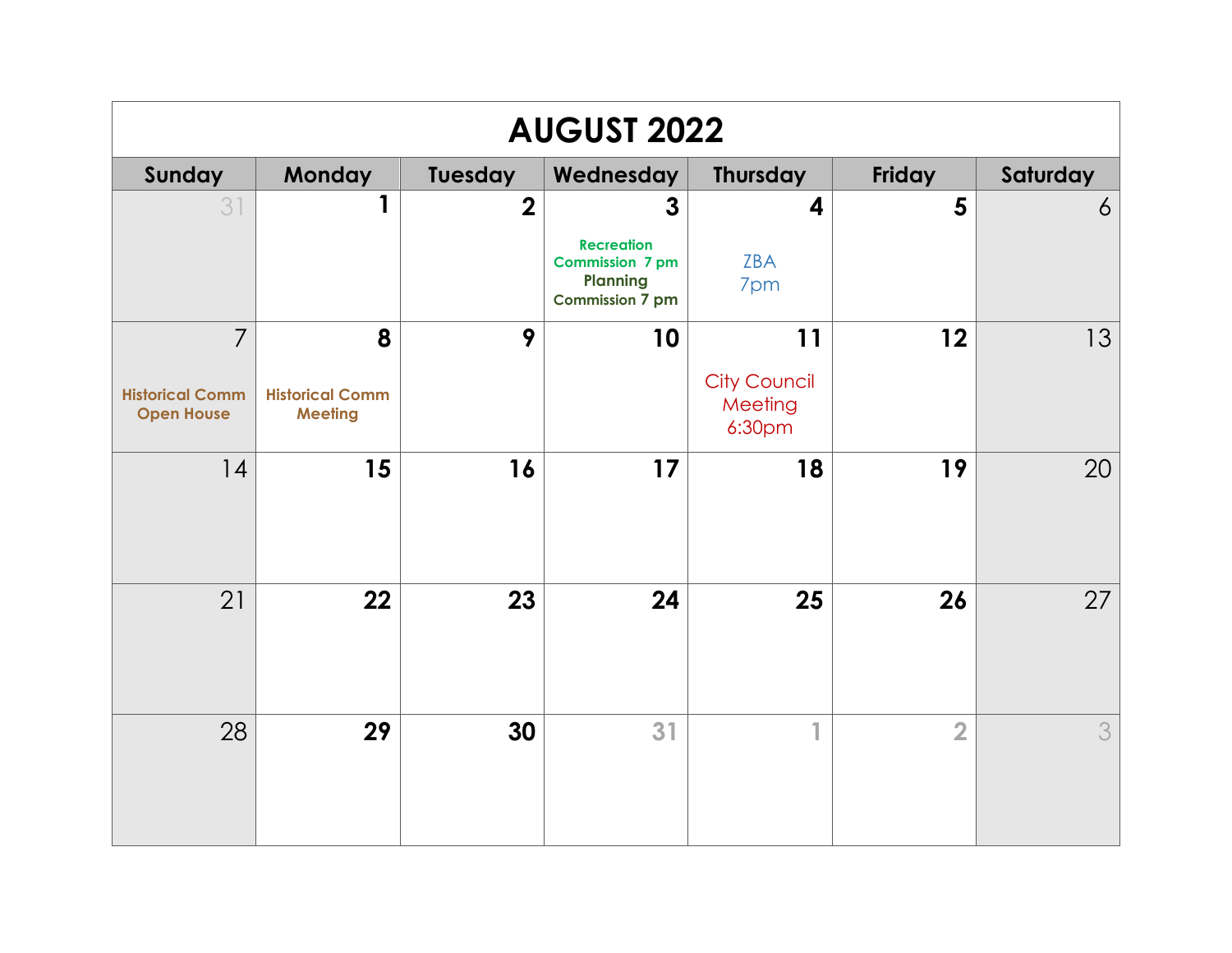| <b>SEPTEMBER 2022</b>                                                 |                                                        |                                                              |                                                                                                            |                                                                      |                |                 |  |  |
|-----------------------------------------------------------------------|--------------------------------------------------------|--------------------------------------------------------------|------------------------------------------------------------------------------------------------------------|----------------------------------------------------------------------|----------------|-----------------|--|--|
| Sunday                                                                | <b>Monday</b>                                          | <b>Tuesday</b>                                               | Wednesday                                                                                                  | <b>Thursday</b>                                                      | <b>Friday</b>  | Saturday        |  |  |
| 28                                                                    | 29                                                     | 30                                                           | 31                                                                                                         | 1<br><b>ZBA</b><br>7pm                                               | $\overline{2}$ | 3               |  |  |
| $\overline{4}$                                                        | 5<br><b>City Offices</b><br><b>Closed</b><br>Labor Day | $\boldsymbol{6}$<br><b>Historical Comm</b><br><b>Meeting</b> | $\overline{7}$<br><b>Recreation</b><br><b>Commission 7 pm</b><br><b>Planning</b><br><b>Commission 7 pm</b> | 8<br><b>City Council</b><br>Meeting<br>6:30pm                        | 9              | 10 <sup>°</sup> |  |  |
| 11<br><b>Historical Comm</b><br><b>Open House</b><br><b>Barn Sale</b> | 12                                                     | 13                                                           | 14                                                                                                         | 15<br>Last Day to<br>Pay 2022<br><b>Summer Taxes</b><br>w/o interest | 16             | 17              |  |  |
| 18                                                                    | 19                                                     | 20                                                           | 21                                                                                                         | 22                                                                   | 23             | 24              |  |  |
| 25                                                                    | 26                                                     | 27                                                           | 28                                                                                                         | 29                                                                   | 30             |                 |  |  |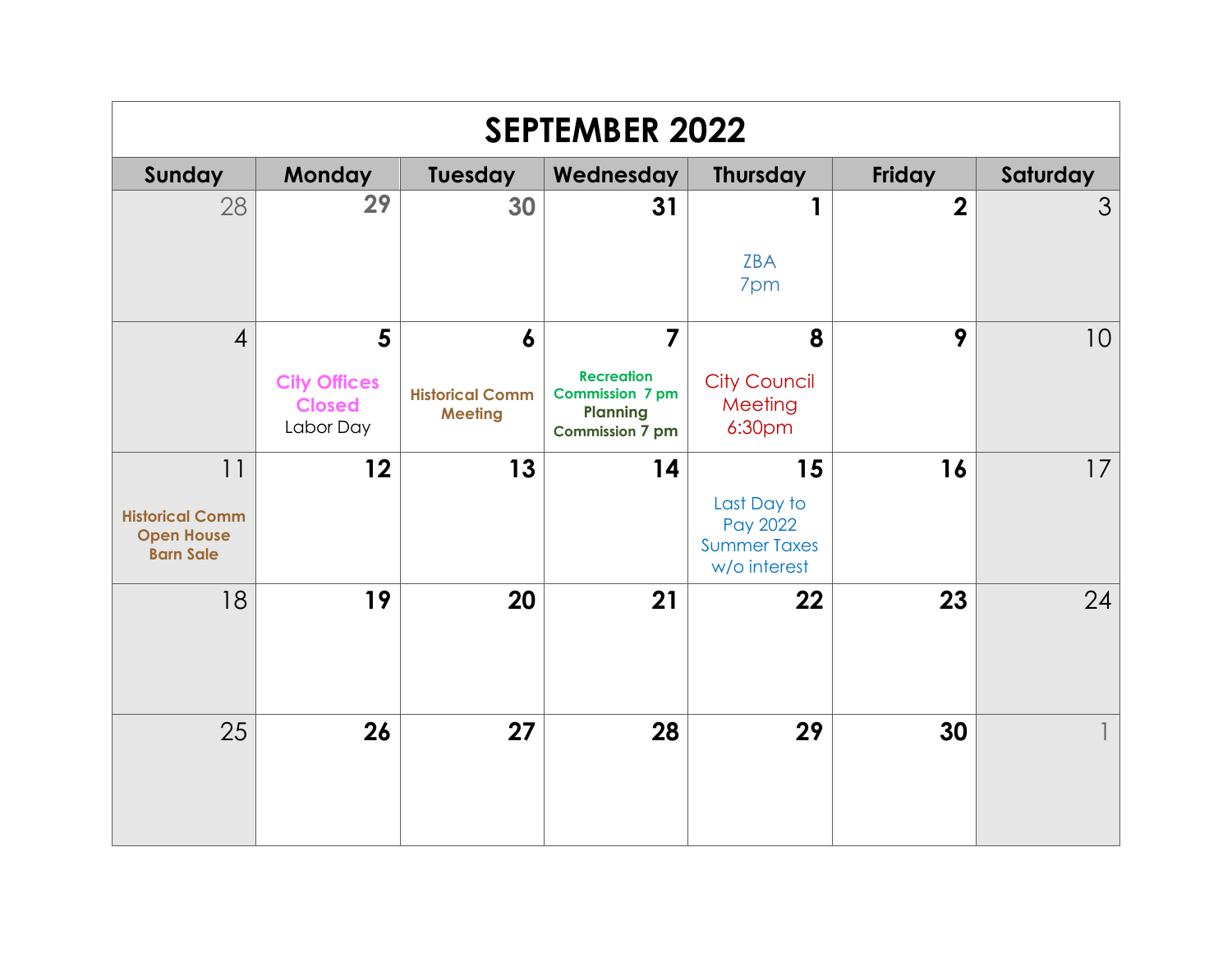| <b>OCTOBER 2022</b>                                           |                                               |         |                                                                                               |                                                |                                                                |                                                                |  |  |  |
|---------------------------------------------------------------|-----------------------------------------------|---------|-----------------------------------------------------------------------------------------------|------------------------------------------------|----------------------------------------------------------------|----------------------------------------------------------------|--|--|--|
| Sunday                                                        | <b>Monday</b>                                 | Tuesday | Wednesday                                                                                     | <b>Thursday</b>                                | <b>Friday</b>                                                  | Saturday                                                       |  |  |  |
| 25                                                            | 26                                            | 27      | 28                                                                                            | 29                                             | 30                                                             |                                                                |  |  |  |
| $\overline{2}$<br><b>Historical Comm</b><br><b>Open House</b> | 3<br><b>Historical Comm</b><br><b>Meeting</b> | 4       | 5<br><b>Recreation</b><br><b>Commission 7 pm</b><br><b>Planning</b><br><b>Commission 7 pm</b> | $\boldsymbol{6}$<br><b>ZBA</b><br>7pm          | $\overline{7}$                                                 | 8                                                              |  |  |  |
| 9                                                             | 10                                            | 11      | 12                                                                                            | 13<br><b>City Council</b><br>Meeting<br>6:30pm | 14                                                             | 15                                                             |  |  |  |
| 16                                                            | 17                                            | 18      | 19                                                                                            | 20                                             | 21                                                             | 22                                                             |  |  |  |
| 23                                                            | 24                                            | 25      | 26                                                                                            | 27                                             | 28                                                             | 29                                                             |  |  |  |
| 30                                                            | 31<br>Halloween                               |         | $\overline{2}$                                                                                | 3                                              | 4<br><b>Clerk's Office</b><br>Open<br>For election<br>purposes | 5<br><b>Clerk's Office</b><br>Open<br>For election<br>purposes |  |  |  |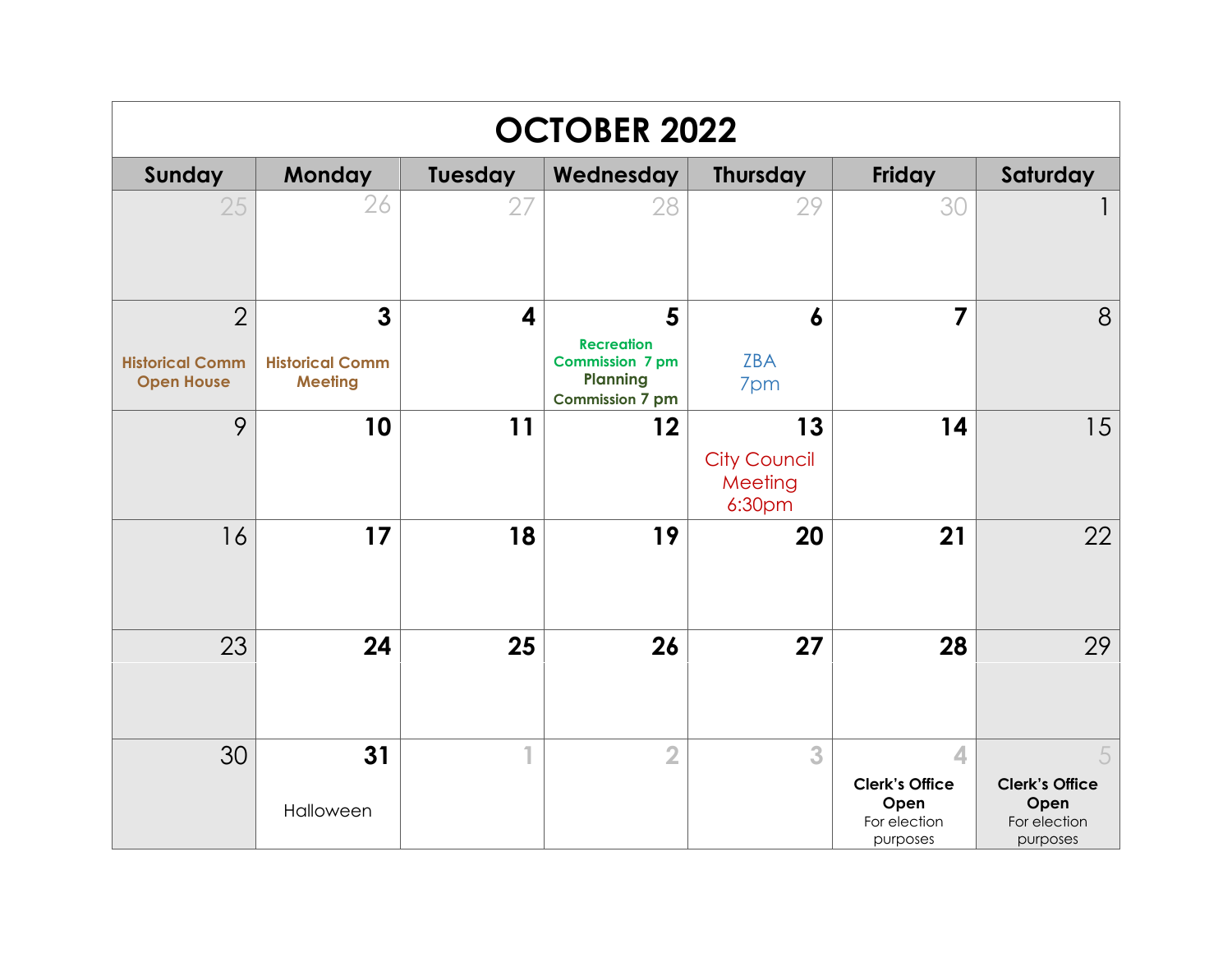| <b>NOVEMBER 2022</b>                                                    |                                                                       |                                                          |                                                                                          |                                          |                                                                                               |          |  |  |
|-------------------------------------------------------------------------|-----------------------------------------------------------------------|----------------------------------------------------------|------------------------------------------------------------------------------------------|------------------------------------------|-----------------------------------------------------------------------------------------------|----------|--|--|
| Sunday                                                                  | <b>Monday</b>                                                         | Tuesday                                                  | Wednesday                                                                                | <b>Thursday</b>                          | <b>Friday</b>                                                                                 | Saturday |  |  |
| 30                                                                      | 3                                                                     | 1                                                        | $\overline{2}$                                                                           | 3                                        | 4                                                                                             | 5        |  |  |
|                                                                         |                                                                       | <b>Begin LEAF Pick</b><br>up Section 1                   | <b>Recreation</b><br><b>Commission 7 pm</b><br><b>Planning</b><br><b>Commission 7 pm</b> | <b>ZBA</b><br>7pm                        |                                                                                               |          |  |  |
| 6                                                                       | $\overline{7}$                                                        | 8                                                        | 9                                                                                        | 10                                       | 11                                                                                            | 12       |  |  |
| <b>Historical Comm</b><br><b>Open House</b><br>Day Light Saving<br>Ends | <b>Historical Comm</b><br><b>Christmas-</b><br><b>Presale Meeting</b> | <b>Election Day</b><br><b>Polls open from</b><br>7am-8pm |                                                                                          | <b>City Council</b><br>Meeting<br>6:30pm | <b>City Offices</b><br><b>Closed</b><br>Veteran's Day<br><b>END LEAF Pick</b><br>un Section 1 |          |  |  |
| 13                                                                      | 14                                                                    | 15                                                       | 16                                                                                       | 17                                       | 18                                                                                            | 19       |  |  |
|                                                                         | <b>Begin LEAF Pick</b><br>up Section 2                                |                                                          |                                                                                          |                                          |                                                                                               |          |  |  |
| 20                                                                      | 21                                                                    | 22                                                       | 23                                                                                       | 24                                       | 25                                                                                            | 26       |  |  |
|                                                                         |                                                                       |                                                          |                                                                                          | <b>City Offices</b><br><b>Closed</b>     | <b>City Offices</b><br><b>Closed</b>                                                          |          |  |  |
|                                                                         |                                                                       |                                                          |                                                                                          | Thanksgiving                             |                                                                                               |          |  |  |
| 27                                                                      | 28<br><b>End LEAF Pick up</b><br>Section 2                            | 29                                                       | 30                                                                                       |                                          | $\overline{2}$                                                                                |          |  |  |
|                                                                         |                                                                       |                                                          |                                                                                          |                                          |                                                                                               |          |  |  |